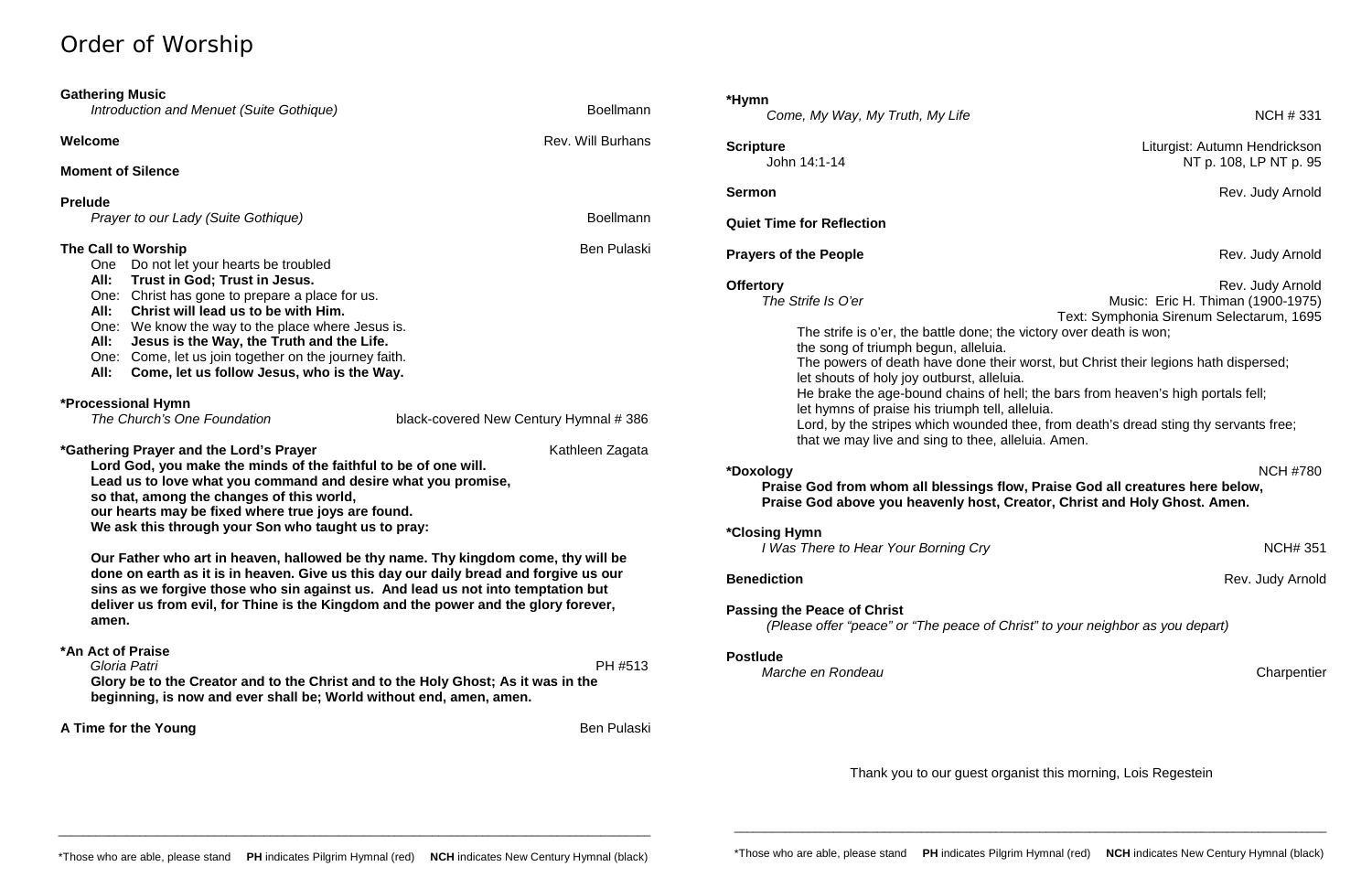# Today's Worship Service

## **Sanctuary Flowers**

Today's Chancel flowers are given in loving memory of deceased friends and members of this congregation.

# Meet Our Church

## **First Congregational Church in Winchester, UCC,** *An Open and Affirming Congregation* 21 Church Street, Winchester, MA 01890 781 -729 -9180 **www.fcc -winchester.org**

We are a Christ -centered, nurturing community: growing in faith, serving in love, welcoming all with joy.

The Congregation, Ministers To The World Rev. William Burhans, Lead Pastor Rev. Ms. Judith B. Arnold, Associate Pastor Ms. Kathleen Zagata, RN, MS, CS, Minister of Congregational Health & Wellness Ms. Jane Ring Frank, Minister of Music & Worship Arts Mr. Ben Pulaski, Minister of Faith Formation: Children & Youth Ms. Sarah Marino, Office Manager Mr. Jeffrey Mead, Organist Mr. Tyler Campbell, Head Sexton The Rev. Dr. Kenneth Orth, Pastoral Counselor (Affiliate)

## **May 14 , 2017**

Fifth Sunday of Easter 10:00 Worship Service

# Welcome!

We are happy you have joined us today for worship. We hope that in the coming hour of quiet, song, prayer, sacred scripture, and communal gathering, you will awaken more fully to God's presence in your life and the world around us.

## **Restrooms**

Restrooms are located down the stairs as you first enter the front doors of the church.

## **Accessibility**

Listening devices are available in the back of the sanctuary for the hearing impaired. An after -worship coffee hour is held in Chidley Hall on the bottom floor of the church building. An elevator is located out the doors to the right of the front chancel area and down the hall. Please ask a greeter if you need assistance.

## **Childcare**

Children are always welcome in the sanctuary! We appreciate the sounds of little ones among us. If you'd prefer, there is a professionally staffed nursery on the floor beneath the sanctuary. Ask a greeter if you need help finding it.

## **Family Room**

There is also a comfortable room with sofas, chairs, carpet and an audio link to the service for when you need more room to attend to your family. It is located just outside the doors to the right of the front chancel area.

### **Children (Stepping Stones) and Youth Church School**

Classes for children and youth in pre -k through 12th grade are taught during worship. Families begin the worship service together in the sanctuary. Children are then invited to join us at the front (if they are comfortable) for the Time for the Young. Afterwards, the children and youth are led to their classrooms by their teachers.

## **Get connected!**

Please tell us about yourself and/or request a prayer by filling out a Welcome/Prayer Request Card found in each pew and place it in the offering plate when it passes. We look forward to getting to know you at Coffee Hour, held downstairs immediately following the service. You can also learn more about our community through our website and Facebook page: **www.fcc -winchester.org facebook.com/fccwucc Text FCCW to 22828 to join our email list**